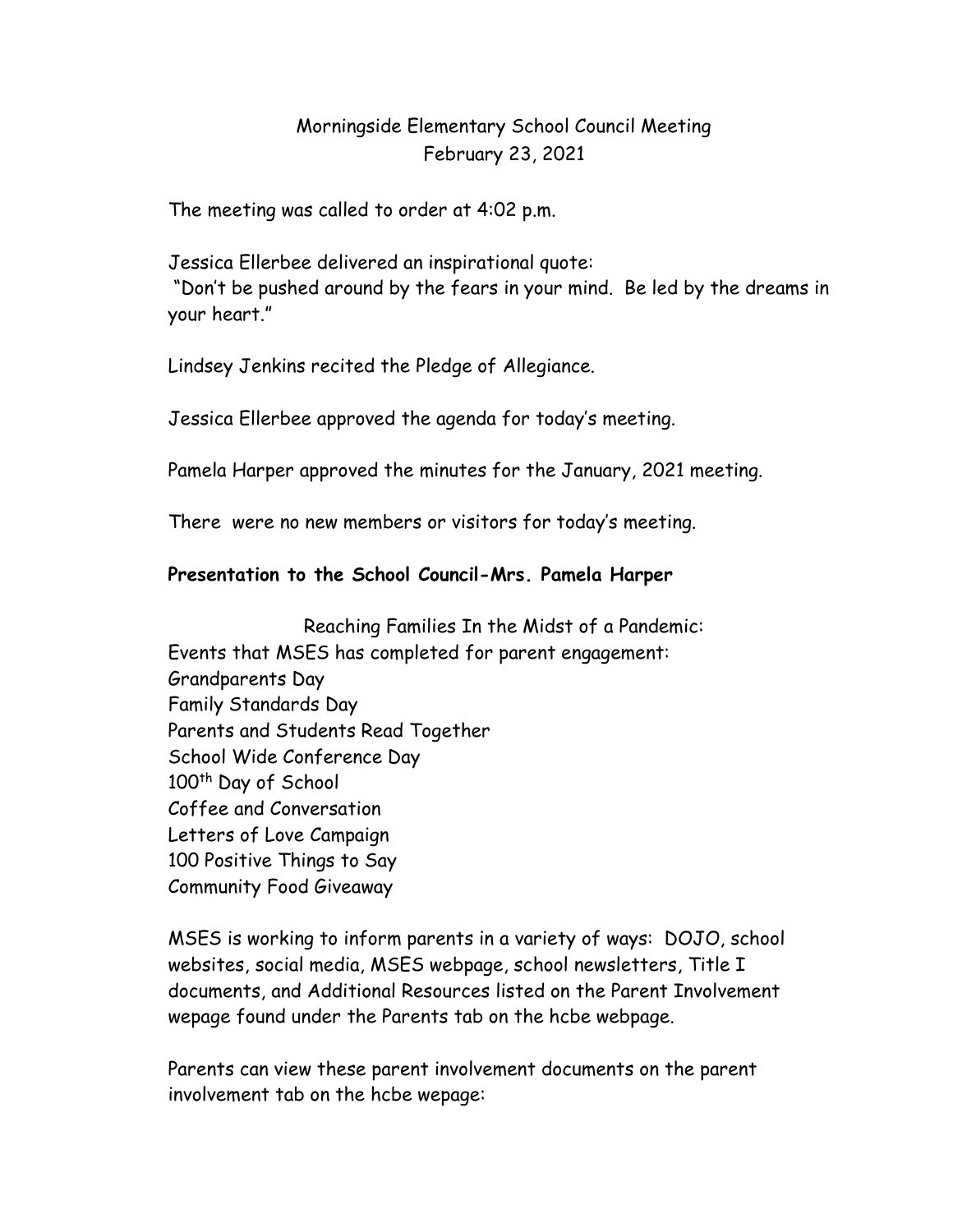MSES Action Plan Title I Handbook Parent/Family Satisfaction Survey Results District-Parent and Family Engagement Plan Information about Ticking for Fluency (including a video explaining the program) Parent Virtual Resource Center

March 03, 2021-The district parent engagement wepage will be available on the hcbe wepage. This can be found by clicking on the parents tab, and the the "Parent Engagement" subheading.

Upcoming Family Engagments Activities:

-Books and Teddybears-March 18

-Coke Sale-Pickup Day-March 09, 2021

-Game Day-March 24 (Teachers will provide games that parents can play at home with their child to promote academics). Game Day will take place via Zoom.

-Coffee and Converstion-March 23-Mrs. Barfield will participate in this event.

-Parent Satisfaction Survey-February 17-March 05. Mrs. Harper will send a link for parents to put on DOJO for parents to complete.

-Title Talk- Mrs. Harper will send a link for parents to put on DOJO for parents to complete.

Report From Principal

-Contracts due tomorrow

-Covid Vaccination Survey-This is needed to get accurate account for vaccines

-Waiver for GMAS from State Superintendent

New Business

2021 Job Fair-The job fair will be virtual this year. The site goes live tomorrow for applicants to apply and create and post a video of his/her credentials and mission. Each school created and posted slides to promote